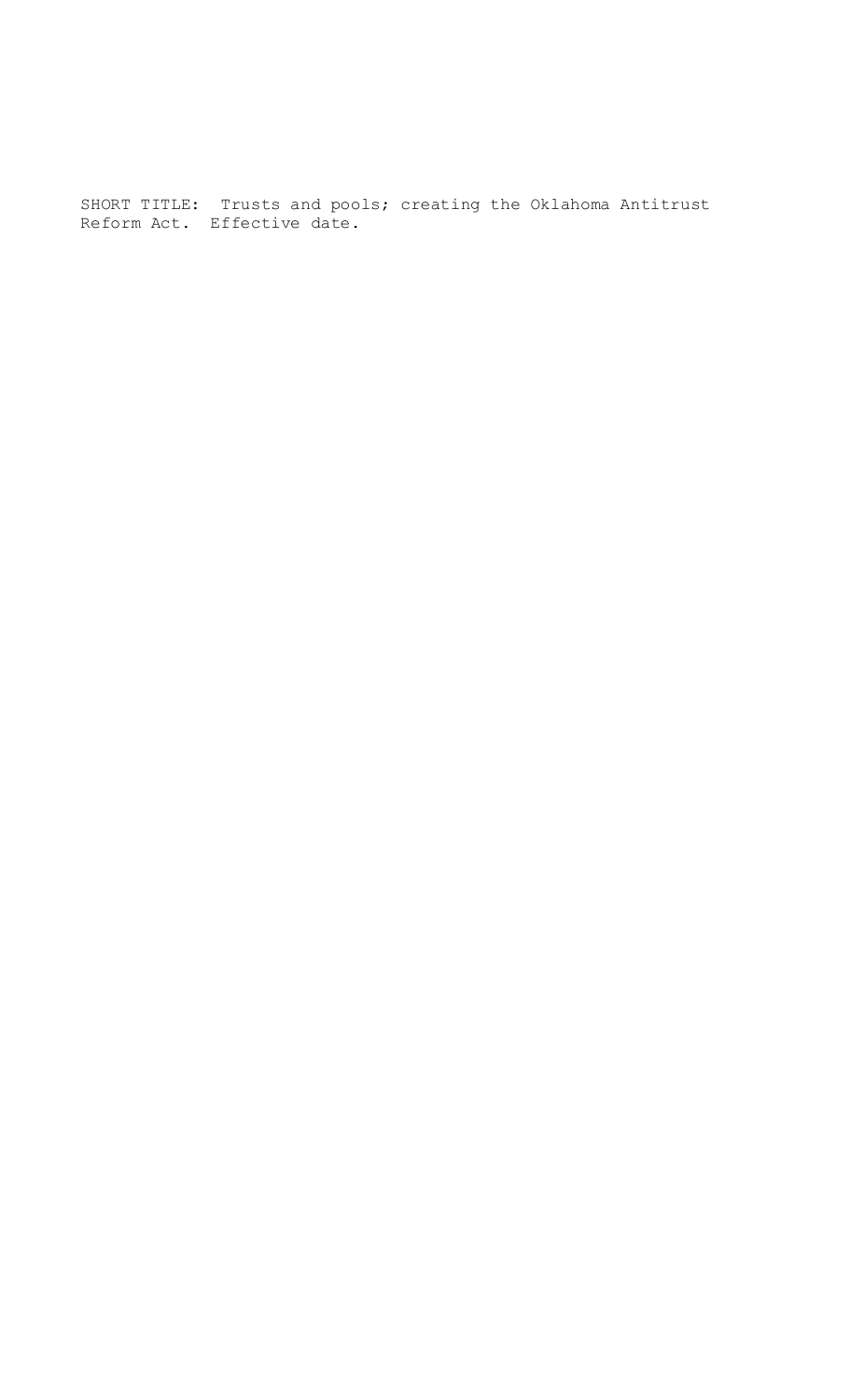## STATE OF OKLAHOMA

2nd Session of the 46th Legislature (1998) SENATE BILL NO. 1357 By: Brown

## AS INTRODUCED

An Act relating to trusts and pools; amending 17 O.S. 1991, Section 141, which relates to procedure and appeals in actions under Anti-Trust Laws prosecuted before the Corporation Commission; creating the Oklahoma Antitrust Reform Act and providing short title; defining terms; prohibiting certain acts which restrain or monopolize trade or commerce; prohibiting certain discrimination in prices; declaring certain businesses to be subject to state control; requiring certain persons to offer certain services and goods without discrimination; providing for certain civil action by Attorney General; authorizing injunctive and other relief; requiring certain notice; allowing certain persons to bring action for injunctive or other relief; allowing certain damages; providing criminal penalty; providing for service of subpoenas; prohibiting certain persons from owning certain stock; declaring act to be cumulative; providing procedure for civil investigative demands and stating contents; deleting obsolete language; repealing 79 O.S. 1991, Sections 1, 2, 3, 4, 5, 6, 7, 21, 22, 23, 24, 25, 26, 27, as amended by Section 591, Chapter 133, O.S.L. 1997, 28, 29, 30, 31, 32, 33, 34, 35, 36, 81, 82, 83, 84, 85, 86 and 87 (79 O.S. Supp. 1997, Section 27), which relate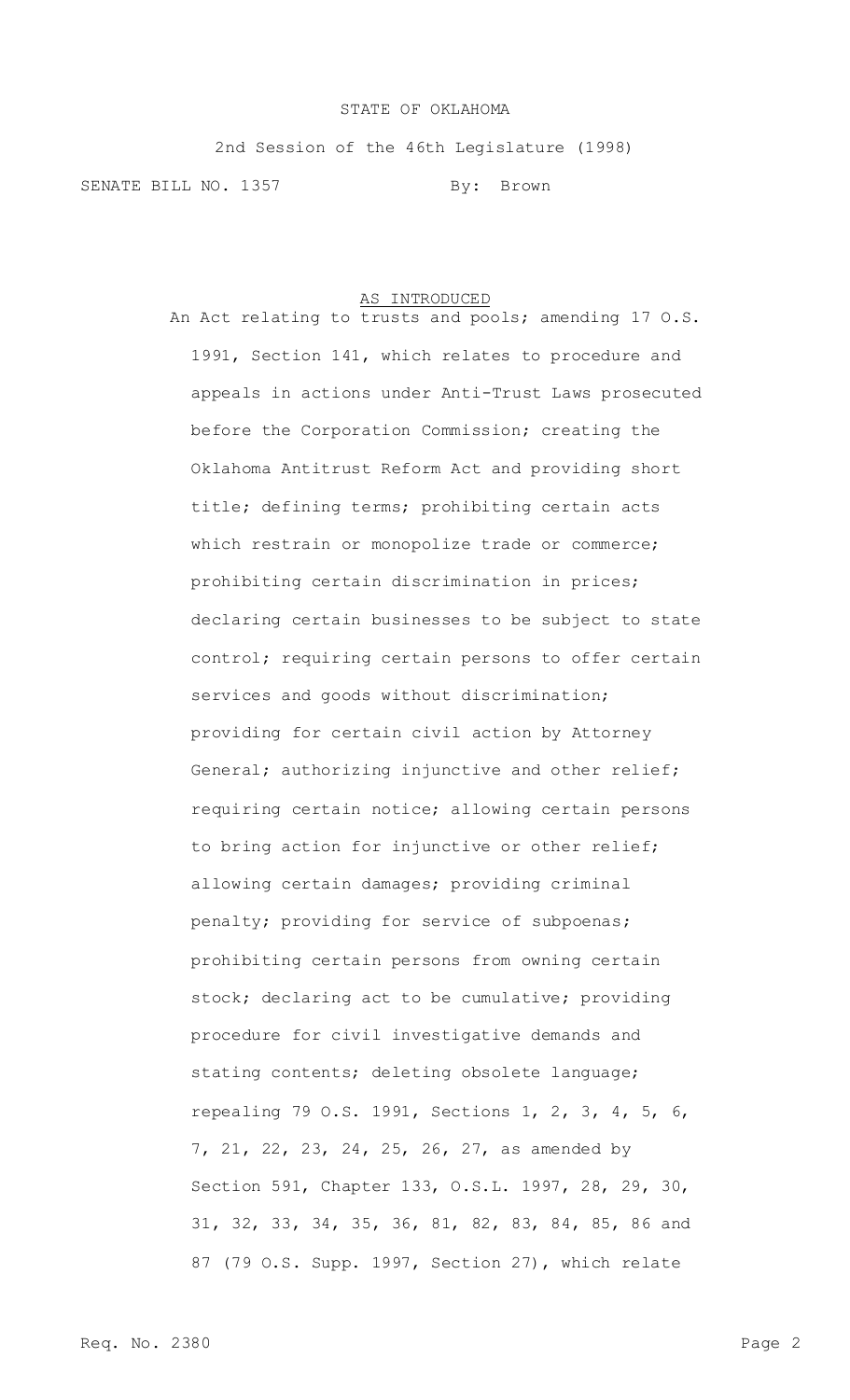to combinations in restraint of trade and unfair discrimination or competition; providing for codification; and providing an effective date.

BE IT ENACTED BY THE PEOPLE OF THE STATE OF OKLAHOMA:

SECTION 1. NEW LAW A new section of law to be codified in the Oklahoma Statutes as Section 201 of Title 79, unless there is created a duplication in numbering, reads as follows:

Sections 1 through 11 of this act may be cited as the "Oklahoma Antitrust Reform Act."

SECTION 2. NEW LAW A new section of law to be codified in the Oklahoma Statutes as Section 202 of Title 79, unless there is created a duplication in numbering, reads as follows:

As used in this act:

1. "Attorney General" means the Attorney General of Oklahoma;

2. "Commodity" means any tangible personal property, article, or good;

3. "Essential goods or services" means any commodity or service the provision of which is necessary to protect the public health, welfare, and safety, including, but not limited to, those commodities and services traditionally provided by public utilities or public service corporations such as telecommunications, electricity, and natural gas;

4. "Person" means a natural person, corporation, partnership, proprietorship, association, municipal corporation, or other political subdivision of this state, or any other legal entity, but does not include the State of Oklahoma, its departments, and its administrative agencies;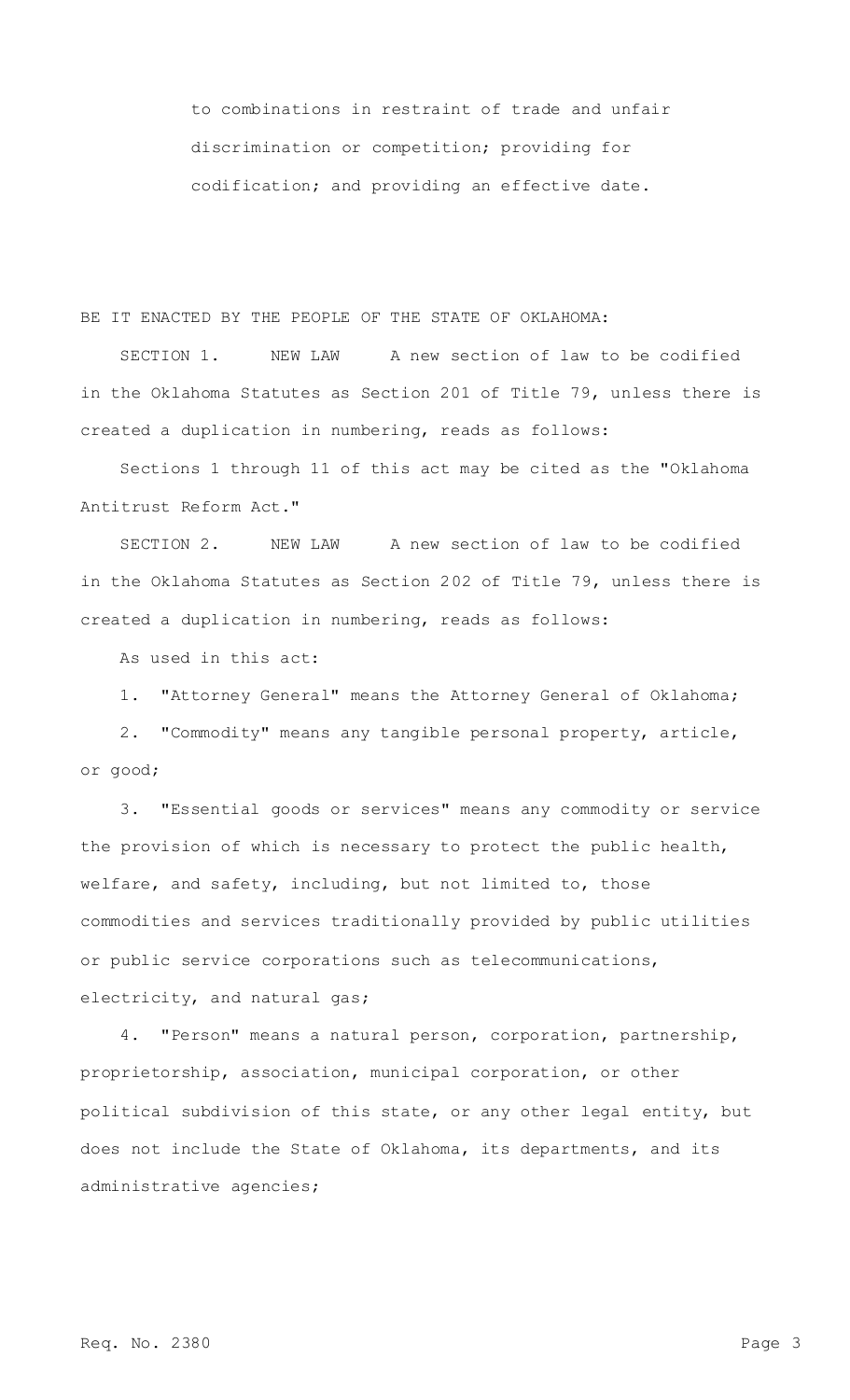5. "Relevant geographic market" means the geographical area of actual or potential competition in a line of trade or commerce within this state;

6. "Services" means any work or labor, including, but not limited to, work or labor furnished in connection with the sale, lease, or repair of commodities; and

7. "Trade or commerce" means the conduct of a business, for profit or not for profit, producing or providing commodities or services, and includes, but is not limited to advertising, franchising, solicitation, and offering for sale, lease, or distribution of a service or commodity or any other article of commerce.

SECTION 3. NEW LAW A new section of law to be codified in the Oklahoma Statutes as Section 203 of Title 79, unless there is created a duplication in numbering, reads as follows:

A. Every act, agreement, contract, or combination in the form of a trust, or otherwise, or conspiracy in restraint of trade or commerce within this state is hereby declared to be against public policy and illegal.

B. It is unlawful for any person to monopolize, attempt to monopolize, or conspire to monopolize any part of trade or commerce in a relevant market within this state.

SECTION 4. NEW LAW A new section of law to be codified in the Oklahoma Statutes as Section 204 of Title 79, unless there is created a duplication in numbering, reads as follows:

It shall be unlawful for any person engaged in the production, manufacture, distribution, purchase, or sale of any commodity of general use, or engaged in rendering any service to the public, or engaged in the sale or furnishing of advertising or advertising service or space for advertisements in publications thereof to, directly or indirectly, discriminate in price, after making due allowance for the difference, if any, in the grade, quantity, or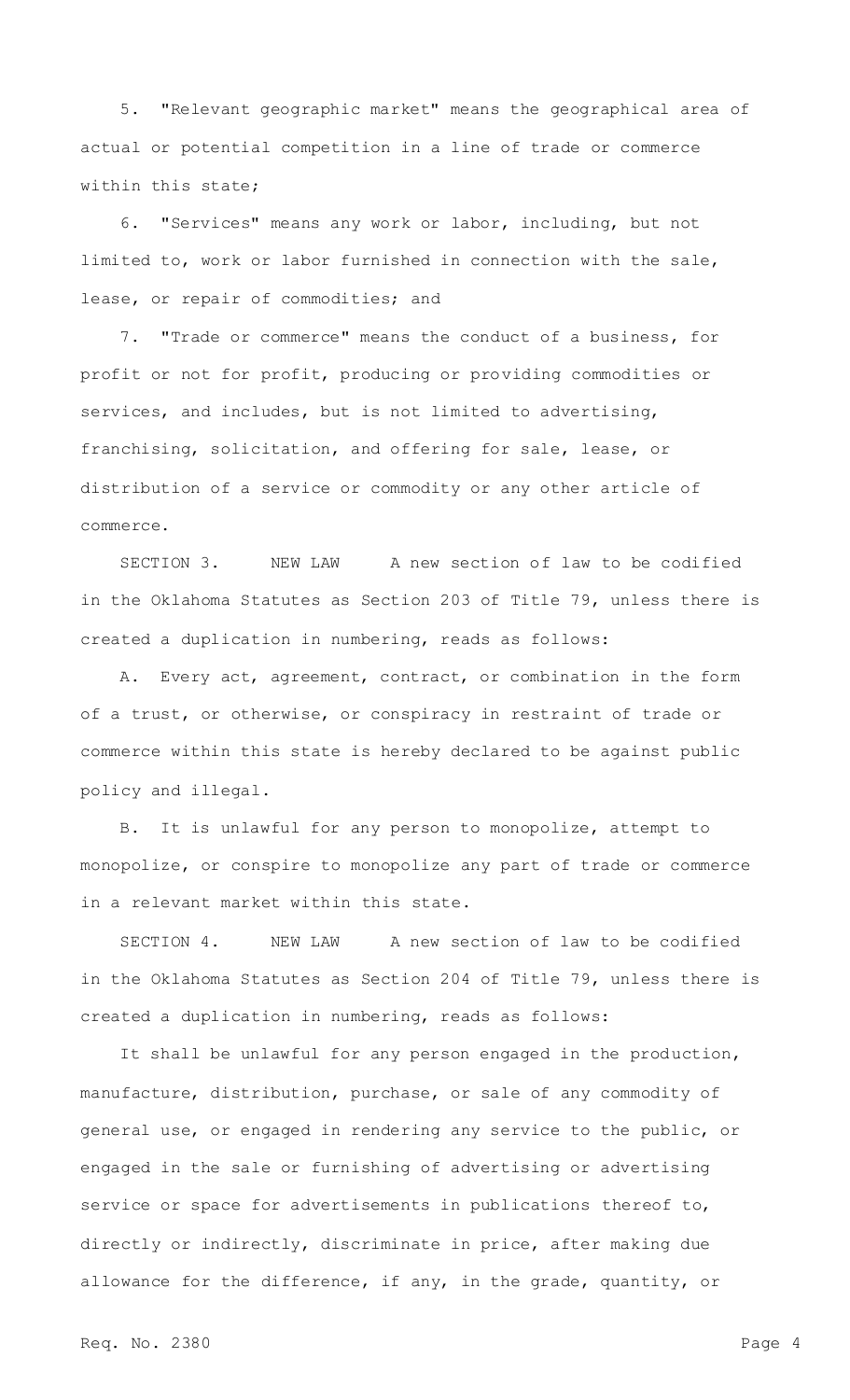quality, and in the actual cost of transportation from the point of production or manufacture, between different persons or between different relevant geographic markets where the effect of the discrimination may be substantially to lessen competition or tend to create a monopoly in any line of trade or commerce, or to injure, destroy, or prevent competition with any person who either grants or knowingly receives the benefit of the discrimination, or with customers of either of them; provided, that nothing shall prevent persons engaged in the production, manufacture, distribution, purchase, or sale of any commodity of general use, or engaged in rendering any service to the public, or engaged in the sale or furnishing of advertising or advertising service or space for advertisements in publications thereof, from selecting their own customers in bona fide transactions and not in restraint of trade; provided further, that nothing shall prevent price changes from time to time where in response to changing conditions affecting the market for or the marketability of the commodities or services concerned, including, but not limited to, actual or imminent deterioration of perishable commodities, obsolescence of seasonal commodities, distress sales under court process, or sales in good faith in discontinuance of business in the commodities or services concerned.

SECTION 5. NEW LAW A new section of law to be codified in the Oklahoma Statutes as Section 205 of Title 79, unless there is created a duplication in numbering, reads as follows:

Any person engaged in the trade or commerce of essential goods or services, in which, by reason of its nature or extent, the trade or commerce constitutes a virtual monopoly in any relevant geographic market, or essential goods or services are offered or taken by purchase or sale in a manner which makes it of public consequence or to affect the public in any relevant geographic market as to supply, demand, or price or rate thereof, or the trade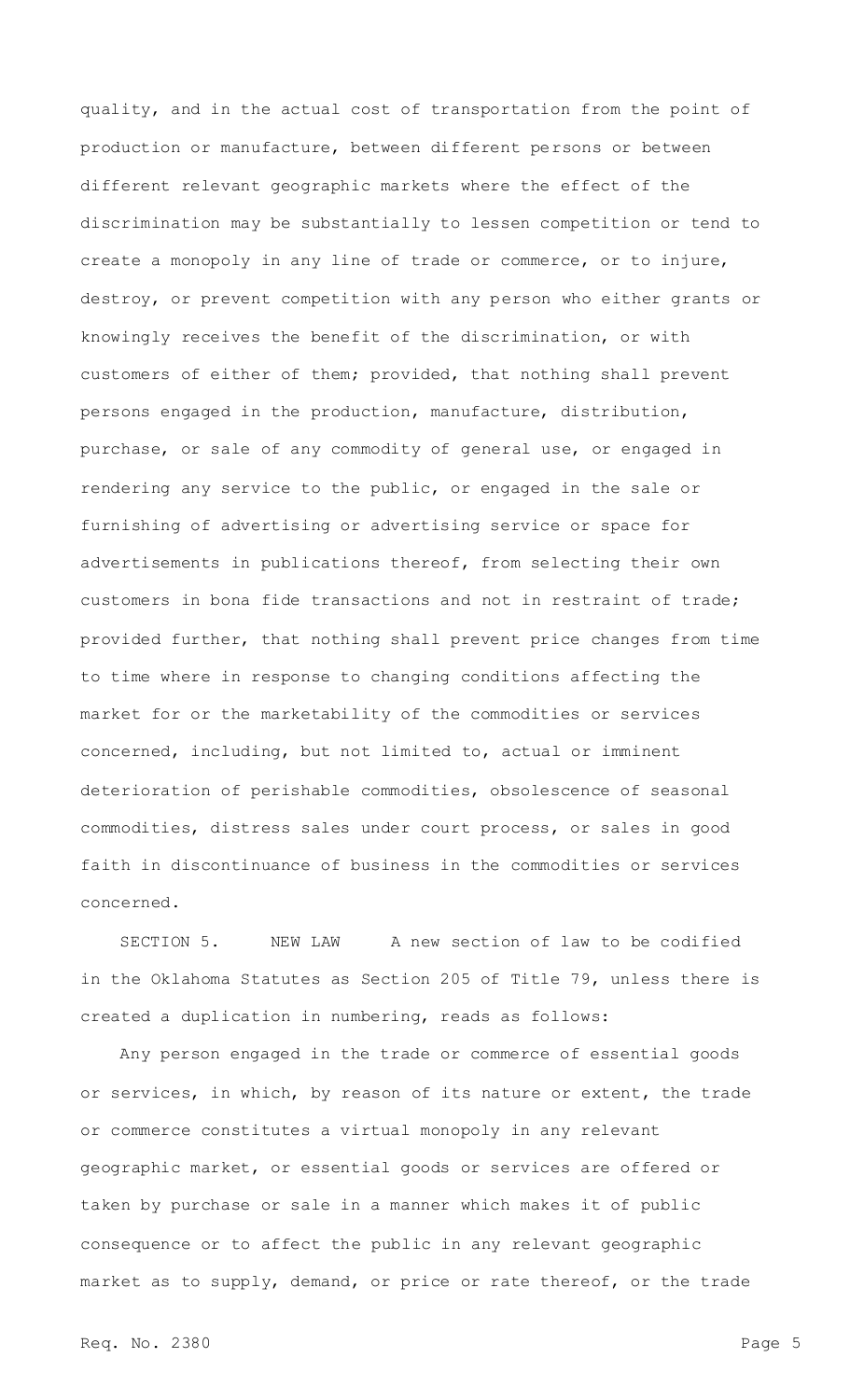or commerce is conducted in violation of subsection B of Section 3 of this act shall be deemed a public business, and subject to be controlled by the state, by the Corporation Commission as a Public Service Corporation pursuant to the provisions of Section 34 of Article IX of the Oklahoma Constitution or by an action in any district court of the state, as to all of its practices, prices, rates, and charges. It is hereby declared to be the duty of any person engaged in any public business to render its services and offer its commodities or either upon reasonable terms without undue discrimination and adequately to meet the needs of the public, considering the facilities of the business.

SECTION 6. NEW LAW A new section of law to be codified in the Oklahoma Statutes as Section 206 of Title 79, unless there is created a duplication in numbering, reads as follows:

A. 1. The Attorney General may bring a civil action for violation of this act as parens patriae on behalf of a person or persons, excluding municipal corporations or other political subdivisions of the state, residing in the state in any state district court which has jurisdiction of a defendant.

2. In any civil action brought by the Attorney General as parens patriae, the Attorney General may seek injunctive or other appropriate equitable relief to enjoin temporarily or permanently any activity or contemplated activity that violates or threatens to violate any of the provisions of this act, and, in lieu of or in addition to injunctive relief, shall recover three times the actual damages sustained, interest on the actual damages from the date of the petition, and the cost of the suit, including reasonable attorney's fees.

3. In any civil action brought pursuant to this subsection, the Attorney General shall, at such times, in such manner, and with such content as the court may direct, cause notice thereof to be given by publication. Any person on whose behalf an action is brought may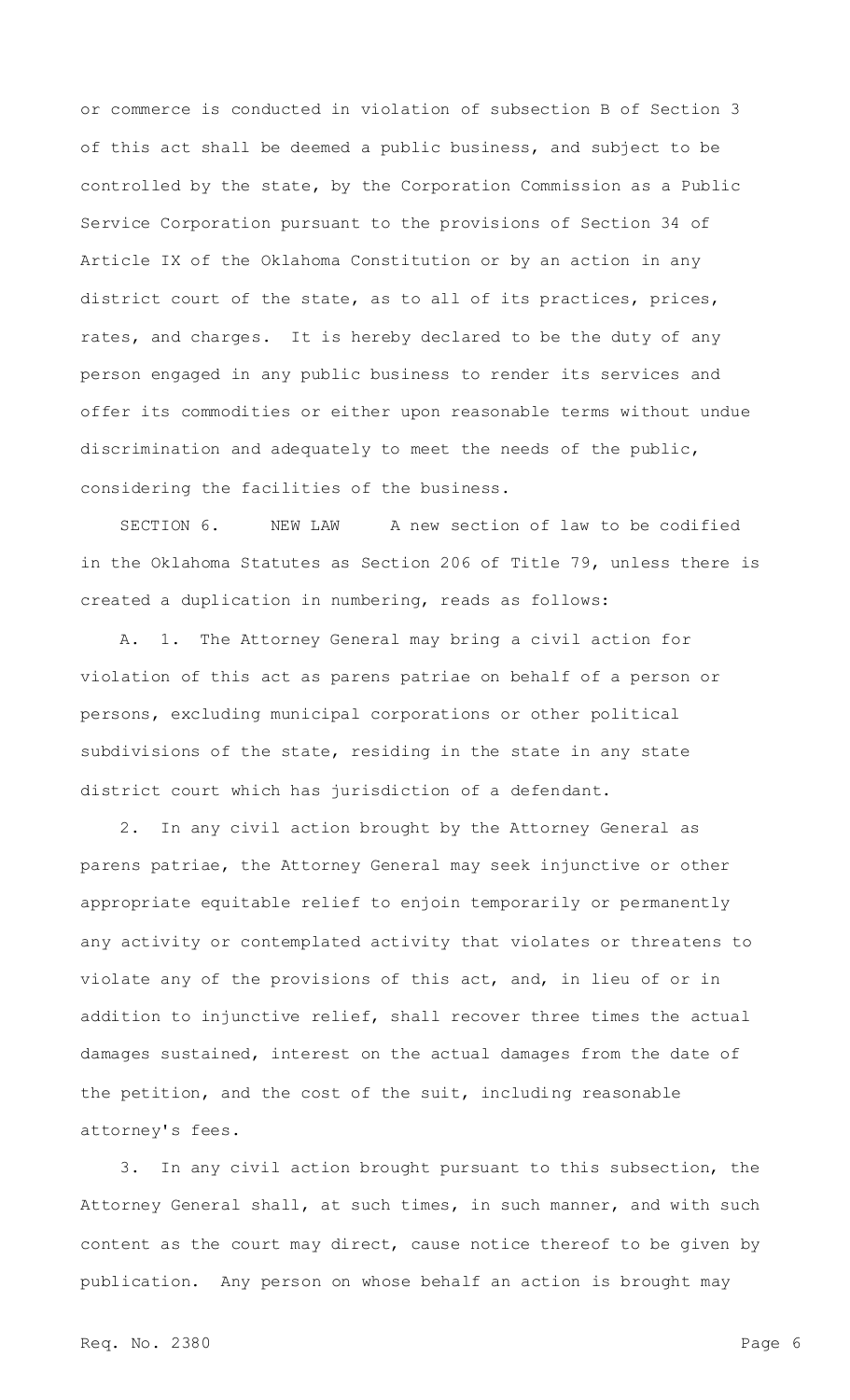elect to exclude from adjudication the portion of the claim for monetary relief attributable to him or her by filing notice of this election with the court within the time specified in the notice given pursuant to this paragraph.

4. In a civil action brought pursuant to this subsection, the final judgment shall be res judicata as to any claim under this section by any person on behalf of whom the action was brought and who fails to give notice within the period specified in the notice given pursuant to paragraph 3 of this subsection.

B. The Attorney General, on behalf of the state, a political subdivision, or any public agency threatened with injury or injured directly or indirectly in its business or property by a violation of this act, may bring an action for appropriate injunctive or other equitable relief, actual damages sustained by reason of a violation of this act, interest on actual damages from the date of the complaint, and reasonable attorney's fees.

C. Any person threatened with injury or injured directly or indirectly in his or her business or property by a violation of this act may bring an action for appropriate injunctive or other equitable relief, three times the actual damages sustained by reason of a violation of this act, interest on the actual damages from the date of the complaint, and reasonable attorney's fees.

D. Any person or governmental entity who or which obtains a judgment for damages under 15 U.S.C. Section 15 or any other provision of federal law comparable to this section may not recover damages in a suit under this section based on substantially the same conduct that was the subject of the federal suit.

E. Any action to recover damages under this section is barred unless commenced within four (4) years after the cause of action accrued or was discovered, whichever is later.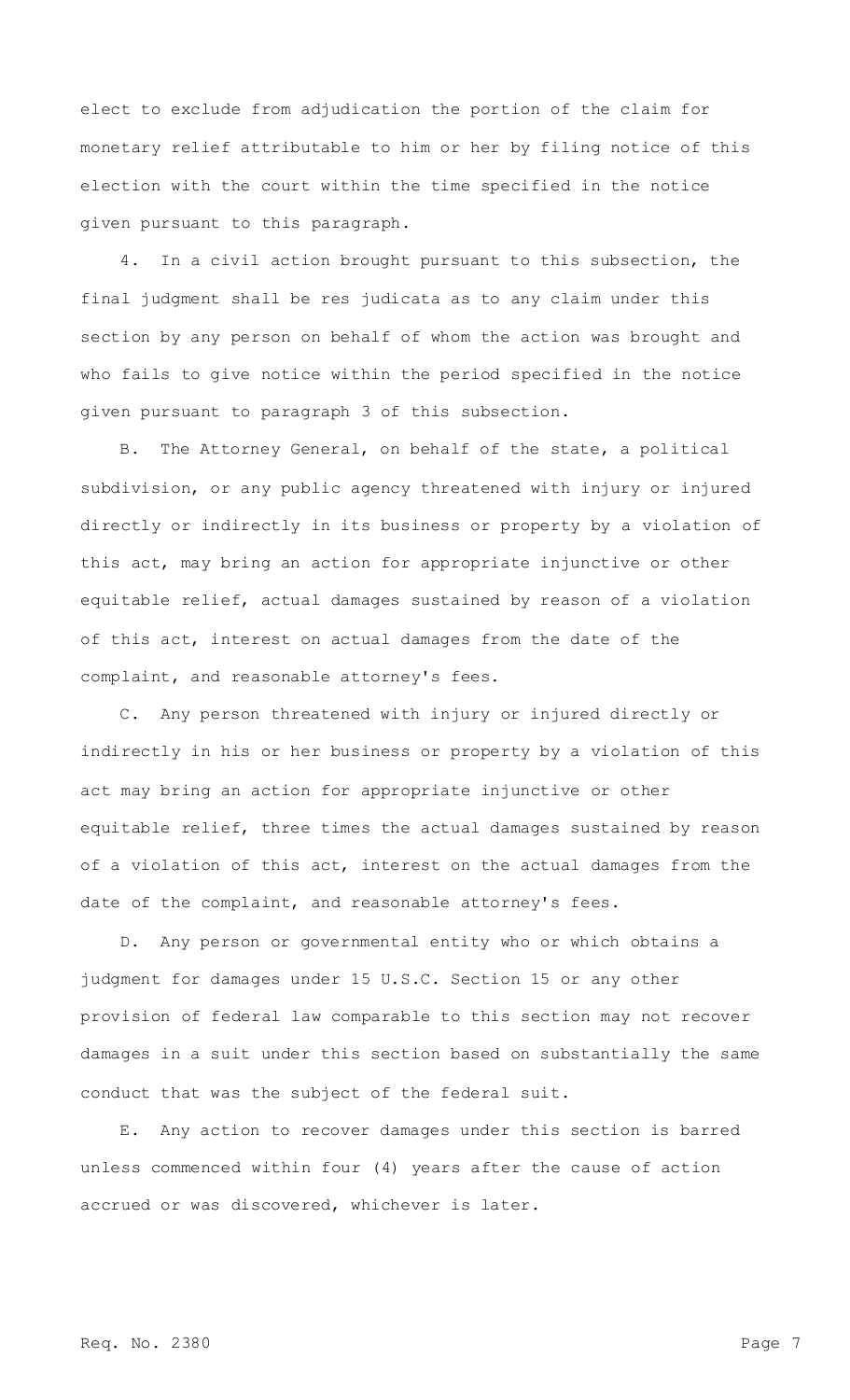SECTION 7. NEW LAW A new section of law to be codified in the Oklahoma Statutes as Section 207 of Title 79, unless there is created a duplication in numbering, reads as follows:

A. Any person, other than a municipal corporation, who violates any provision of this act is guilty of a felony pursuant to the state sentencing matrix. A violator shall, upon conviction, be subject to a fine not exceeding Ten Thousand Dollars (\$10,000.00) per violation.

B. The Attorney General or any district attorney may file a criminal information or seek a criminal indictment to enforce the provisions of subsection A of this section.

SECTION 8. NEW LAW A new section of law to be codified in the Oklahoma Statutes as Section 208 of Title 79, unless there is created a duplication in numbering, reads as follows:

It shall be the duty of the court before whom any proceeding under this act, may be brought, upon the application of the Attorney General, to cause to be issued by the clerk of the court subpoenas for witnesses as may be named in the application, and cause the same to be served by the sheriff of the county where the subpoena is issued; and the witnesses shall be compelled to appear before the court or judge, at the time and place set forth in the subpoena, and shall be compelled to testify as to any knowledge they may have of the violations of any of the provisions of this act; and any witness who fails or refuses to attend and testify shall be punished as for contempt, as provided by law. The evidence of all the witnesses shall, at the option of the Attorney General, be taken down and shall be transcribed and placed in the hands of the Attorney General, and the Attorney General shall be authorized to prosecute a violator or violators of this act. Witnesses subpoenaed as provided in this section shall be compelled to attend from any county in the state.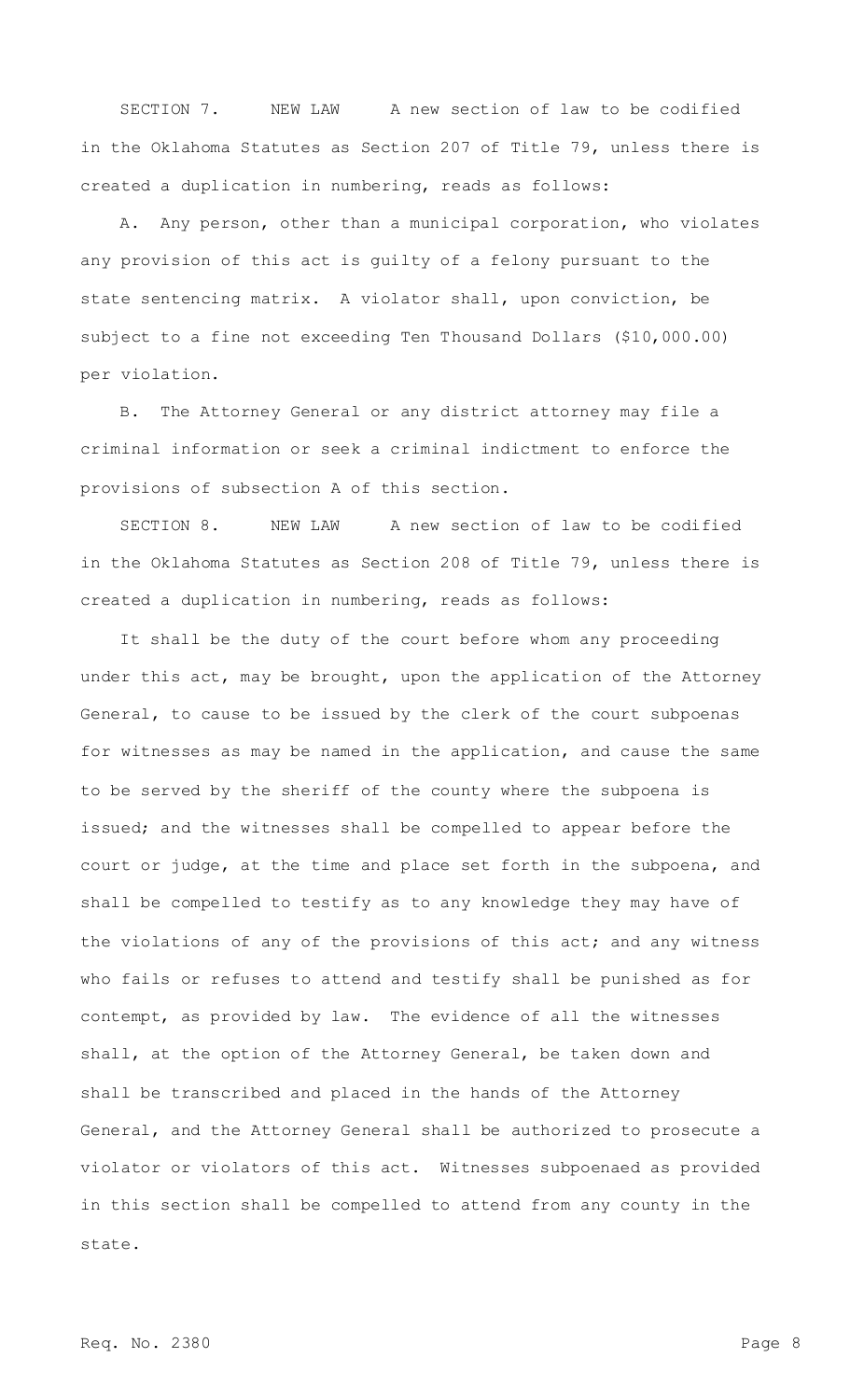SECTION 9. NEW LAW A new section of law to be codified in the Oklahoma Statutes as Section 209 of Title 79, unless there is created a duplication in numbering, reads as follows:

No person engaged in trade or commerce in this state shall acquire or control, in any manner whatever, the stock or the whole or any part of the assets of any competing person engaged in the same or similar line of trade or commerce, in or out of this state, where, in any relevant market in this state or in any line of trade or commerce in this state, the effect of the acquisition or control is to substantially lessen competition or to tend to create a monopoly; provided, however, that this section shall have no application to corporations owning or holding the stock of subsidiary corporations when the ownership of stock in subsidiary corporations does not violate Section 3 of this act.

SECTION 10. NEW LAW A new section of law to be codified in the Oklahoma Statutes as Section 210 of Title 79, unless there is created a duplication in numbering, reads as follows:

The remedies provided by this act shall be cumulative to all other remedies at law or in equity.

SECTION 11. NEW LAW A new section of law to be codified in the Oklahoma Statutes as Section 211 of Title 79, unless there is created a duplication in numbering, reads as follows:

A. As used in this section:

1. "Antitrust investigation" and "investigation" mean any inquiry conducted by the Attorney General for the purpose of ascertaining whether any person is or has been engaged in or is actively preparing to engage in activities which may constitute an antitrust violation;

2. "Antitrust violation" means any act or omission in violation of any of the prohibitions contained in this act or in violation of any of the antitrust laws set forth in 15 U.S.C. Section 12A;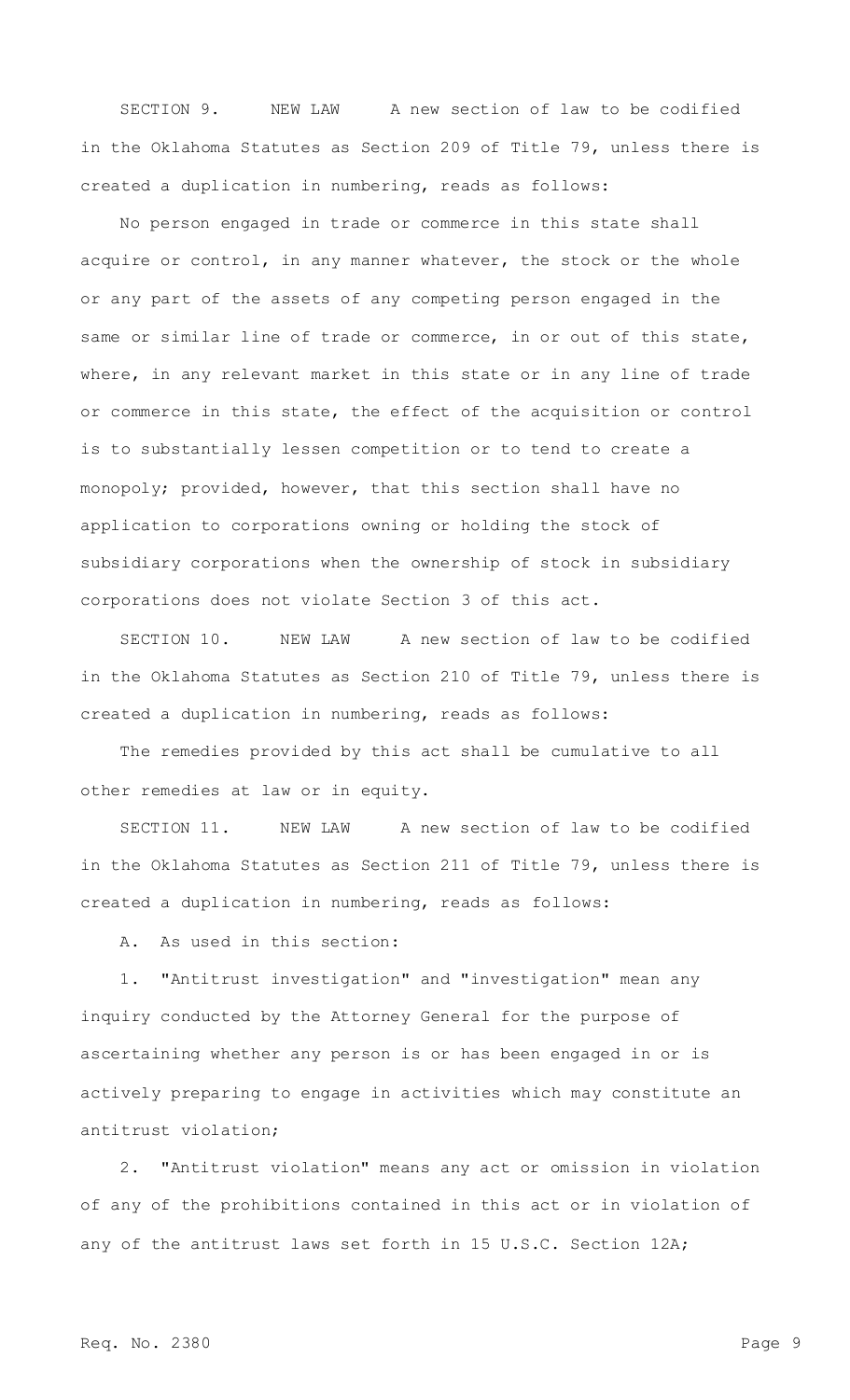3. "Civil investigative demand" and "demand" mean any demand issued by the Attorney General under subsection B of this section;

4. "Documentary material" and "material" include the original or any copy of any contract, agreement, book, booklet, brochure, pamphlet, catalog, magazine, notice, announcement, circular, bulletin, instruction, minutes, agenda, study, analysis, report, graph, map, chart, table, schedule, note, letter, telegram, telephone or other message, product of discovery, magnetic or electronic recording, and any other written, printed, or recorded matter;

5. "Person" means a natural person, proprietorship, partnership, corporation, municipal corporation, association, or any other public or private group, however organized, and includes any person acting under color or authority of state law; and

6. "Product of discovery" includes without limitation the original or duplicate of any deposition, interrogatory, document, thing, result of the inspection of land or other property, examination, or admission obtained by any method of discovery in any judicial or administrative proceeding of an adversarial nature; any digest, analysis, selection, compilation, or other derivation thereof, and any index or manner of access thereto.

B. Whenever the Attorney General has reason to believe that any person may be in possession, custody, or control of any documentary material or may have any information relevant to a civil antitrust investigation, the Attorney General may, prior to the institution of a civil proceeding, issue in writing and serve upon the person a civil investigative demand requiring the person to produce the documentary material for inspection and copying, to answer in writing written interrogatories, to give oral testimony, or to provide any combination of material, answers, and testimony.

C. 1. Each demand shall describe the nature of the activities that are the subject of the investigation and shall set forth each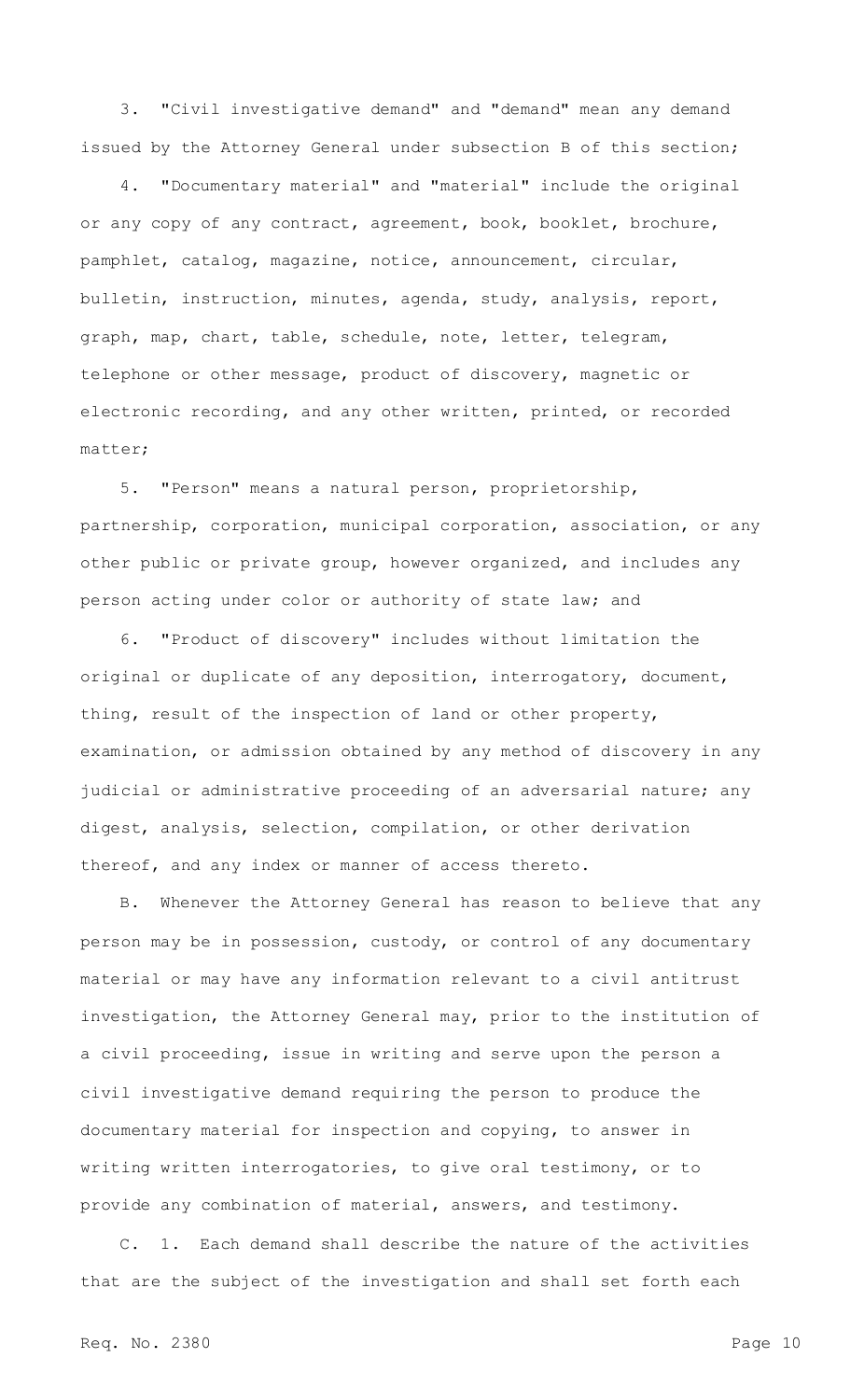statute and section of that statute that may have been or may be violated as a result of the activities. Each demand shall advise the person upon whom the demand is to be served that the person has the right to object to the demand as provided for in this section.

- 2. Each demand for production of documentary material shall:
	- a. describe the class or classes of material to be produced with reasonable specificity so that the material demanded is fairly identified,
	- b. prescribe a return date or dates which will provide a reasonable period of time within which the material is to be produced, and
	- c. identify the individual or individuals acting on behalf of the Attorney General to whom the material is to be made available for inspection and copying.
- 3. Each demand for answers to written interrogatories shall:
	- a. propound the interrogatories with definiteness and certainty,
	- b. prescribe a date or dates by which answers to interrogatories shall be submitted, and
	- c. identify the individual or individuals acting on behalf of the Attorney General to whom the answers should be submitted.
- 4. Each demand for the giving of oral testimony shall:
	- a. prescribe a reasonable date, time, and place at which the testimony shall begin, and
	- b. identify the individual or individuals acting on behalf of the Attorney General who will conduct the examination.

5. No demand for any product of discovery may be returned until twenty (20) days after the Attorney General serves a copy of the demand upon the person from whom the discovery was obtained.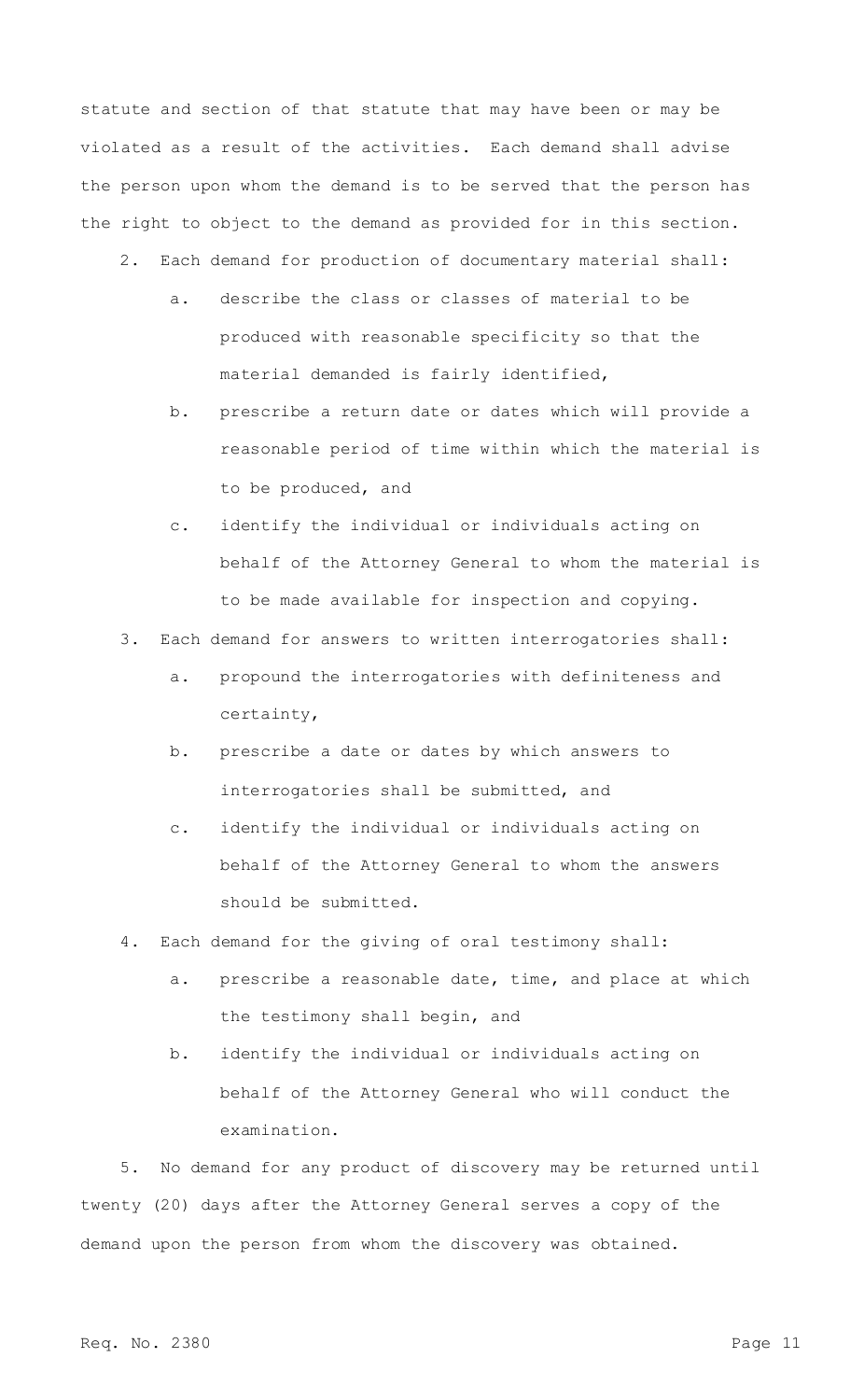D. 1. A demand may require the production of documentary material, the submission of answers to written interrogatories, or the giving of oral testimony only if the material or information sought would be discoverable under any law of this state relating to discovery;

2. Voluntary disclosure of a product of discovery under this section does not constitute a waiver of any right or privilege, including any right or privilege which may be invoked to resist discovery of trial preparation materials, to which the person making the disclosure may be entitled.

E. 1. Service of any demand or of any petition filed under subsection F or H of this section may be made upon any natural person by delivering a duly executed copy of the demand or petition to the person to be served or by mailing a copy by registered or certified mail, return receipt requested to the person at his or her residence or principal office or place of business.

2. Service of any demand or of any petition filed under subsection F or H of this section may be made upon any person other than a natural person by delivering a duly executed copy of the demand or petition to a person to whom delivery would be appropriate under state law if the demand or petition were process in a civil suit.

3. A verified return by the individual serving any demand or any petition filed under subsection F or H setting forth the manner of service shall be proof of such service. In the case of service by registered or certified mail, the return shall be accompanied by the return post office receipt of delivery of the demand or petition.

F. At any time before the return date specified in a demand or within twenty (20) days after the demand has been served, whichever period is shorter, the person who has been served and, in the case of a demand for a product of discovery, the person from whom the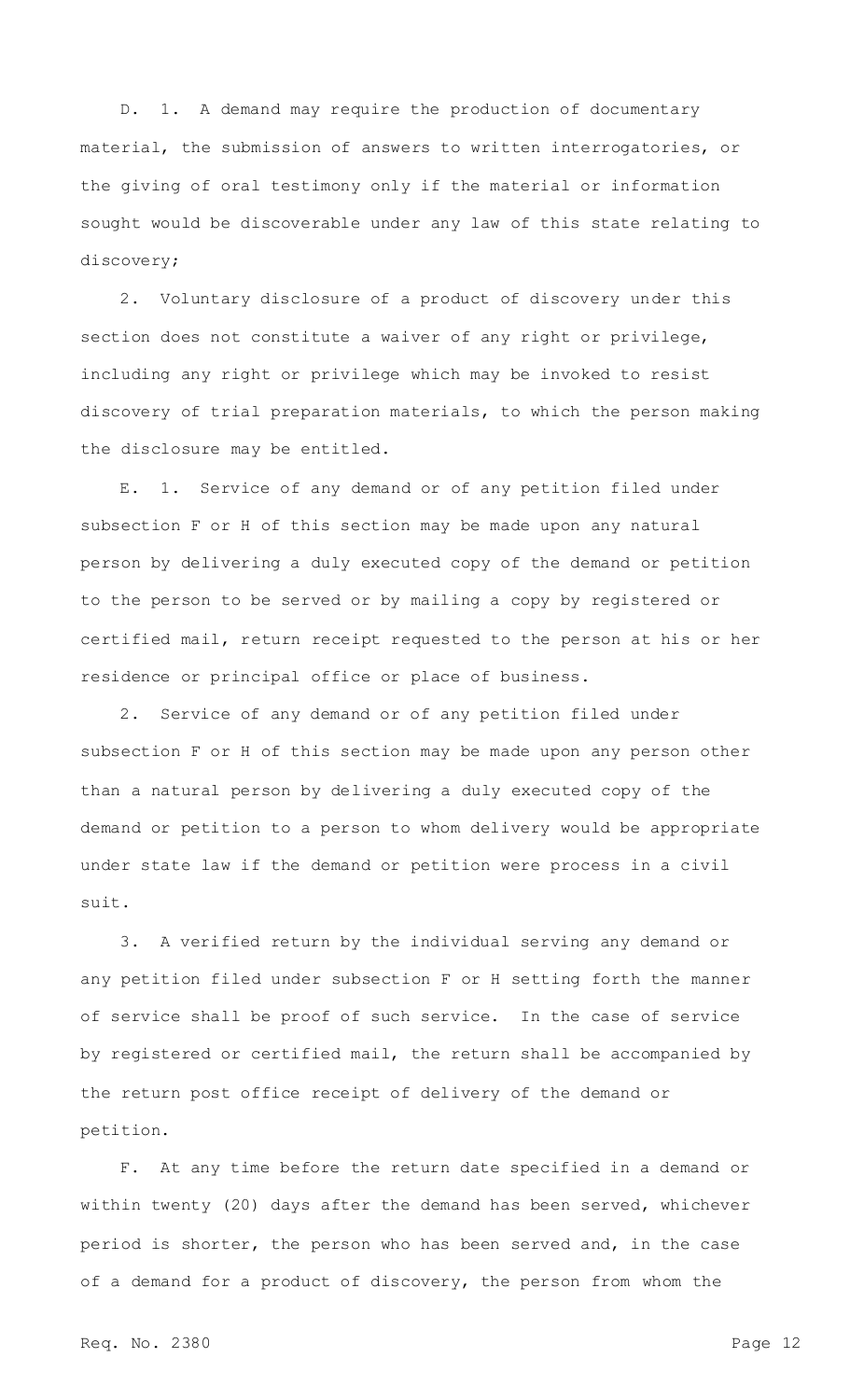discovery is sought, may file a petition for an order modifying or setting aside the demand in the district court in the county of the person's residence or principal office or place of business. Any such petition shall specify each ground upon which the petitioner relies in seeking the relief sought. The petition may be based upon any failure of such demand to comply with the provisions of this section or upon any constitutional or other legal right or privilege of the petitioner. The petitioner shall serve a copy of the petition upon the Attorney General. The Attorney General may submit an answer to the petition. In ruling on the petition, the court shall presume absent evidence to the contrary that the Attorney General issued the demand in good faith and within the scope of his or her authority.

G. 1. A person on whom a demand is served shall comply with the terms of the demand unless otherwise provided by court order.

2. The time for compliance with the demand in whole or in part shall not run during the pendency of any petition filed under subsection F of this section; provided, however, that the petitioner shall comply, with any portions of the demand not sought to be modified or set aside.

3. a. Any person upon whom any demand for the production of documentary material has been duly served under this section shall make the material available to the Attorney General for inspection and copying during normal business hours on the return date specified in the demand at the person's principal office or place of business or as otherwise may be agreed upon by the person and the Attorney General. The Attorney General shall bear the expense of any copying. The person may substitute copies for originals of all or part of the requested documents so long as the originals are made available for inspection. The person shall indicate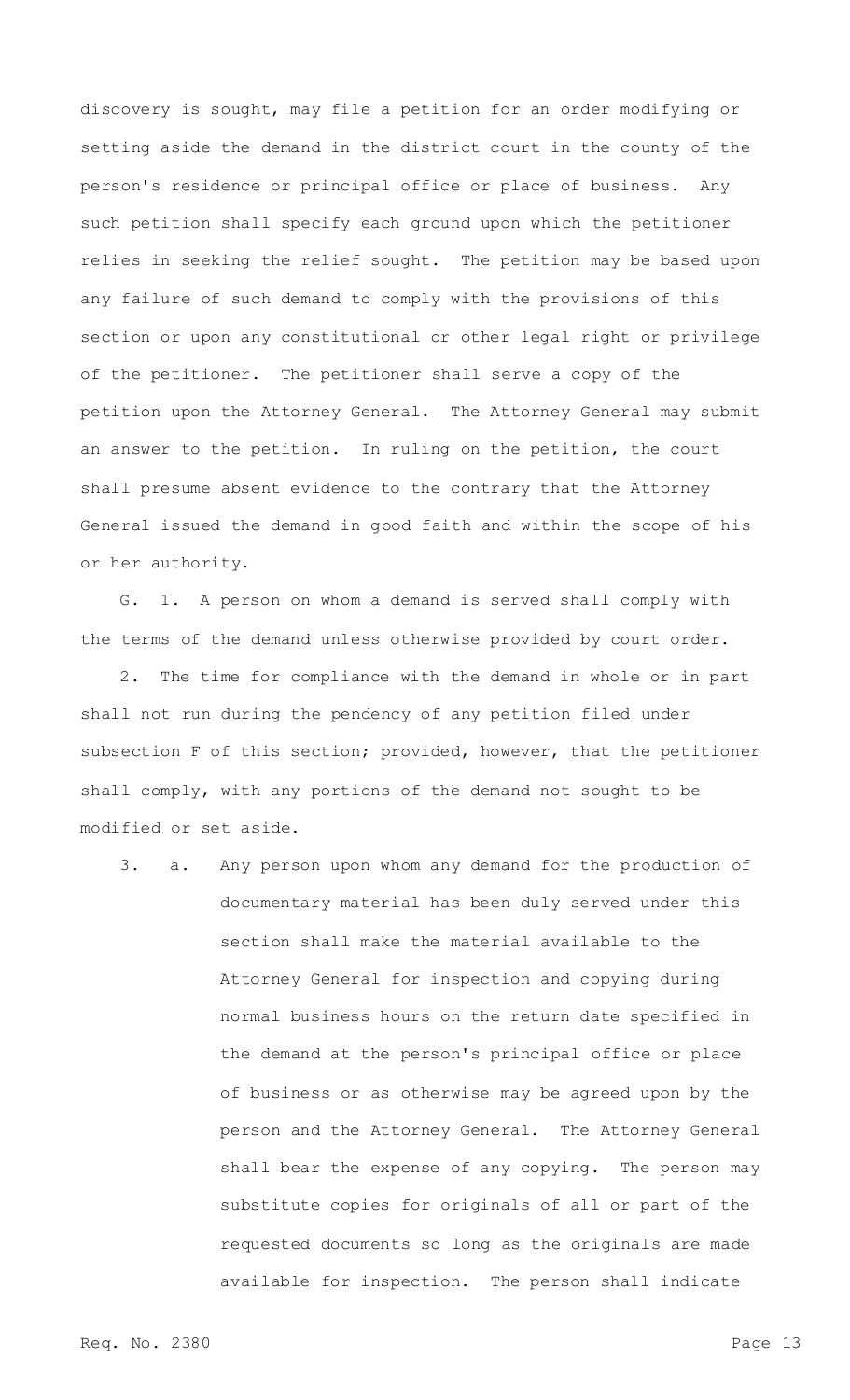in writing which if any of the documents produced contain trade secrets or confidential information.

- b. The production of documentary material in response to any demand shall be made under a sworn certificate in such form as the demand designates by a natural person having knowledge of the facts and circumstances relating to such production to the effect that all of the requested material in the possession, custody, or control of the person to whom the demand is directed has been produced.
- 4. a. Each interrogatory in any demand duly served under this section shall be answered separately and fully in writing, unless it is objected to, in which case the basis for the objection shall be set forth in lieu of an answer. The person shall indicate in writing which if any of the answers contain trade secrets or confidential information.
	- b. Answers to interrogatories shall be submitted under a sworn certificate in such form as the related demand designates by a natural person having knowledge of the facts and circumstances relating to the preparation of the answers to the effect that all of the requested information in the possession, custody, control, or knowledge of the person to whom the demand is directed has been set forth fully and accurately.
- 5. a. The examination of any person pursuant to a demand for oral testimony duly served under this section shall be taken before any person authorized to administer oaths and affirmations by the laws of this state or the United States. The person before whom the testimony is to be taken shall put the witness on oath or affirmation and shall personally or by someone acting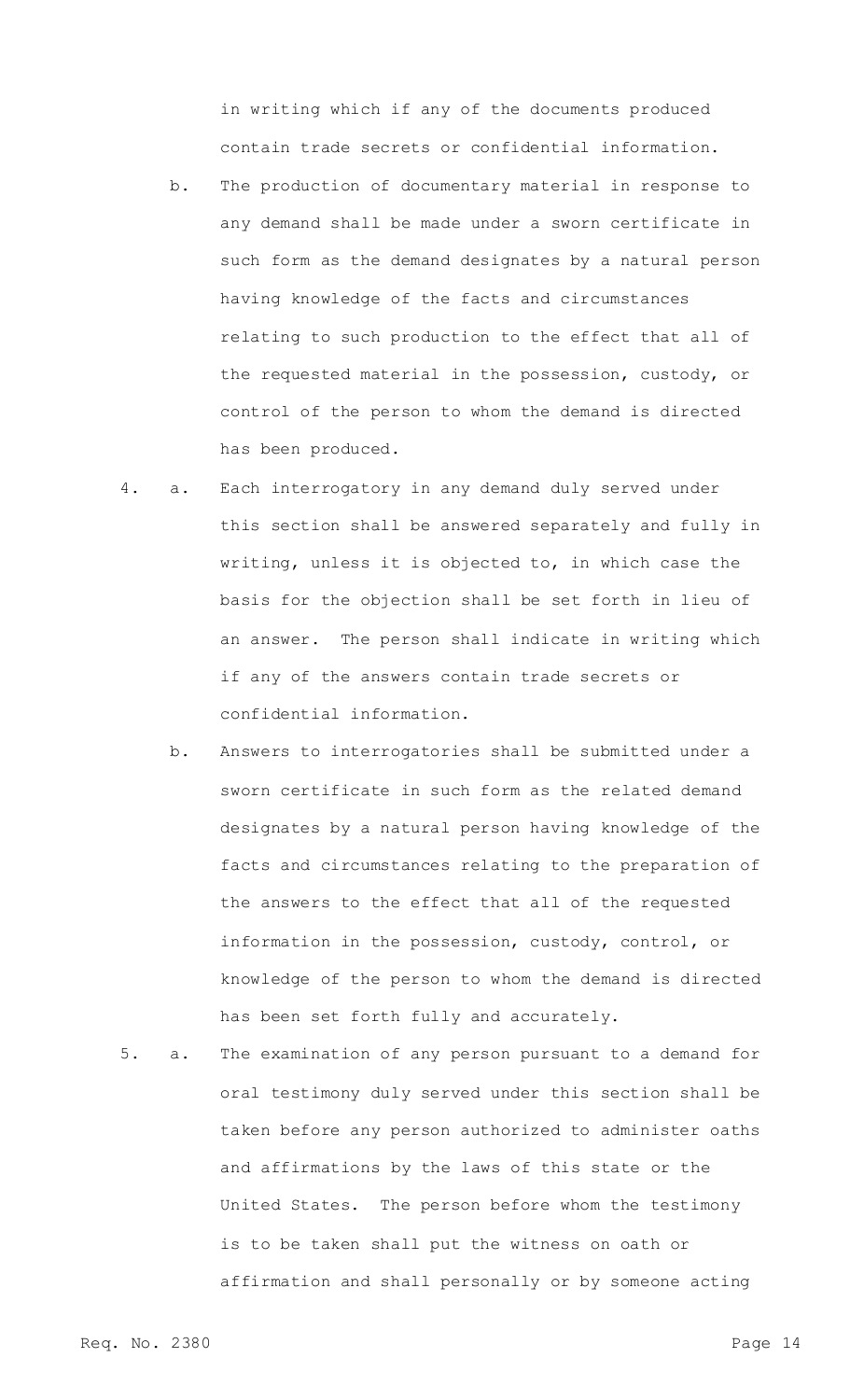under his or her direction and in his or her presence record the witness's testimony. At the expense of the Attorney General, the testimony shall be taken stenographicaly and may be transcribed.

- b. The oral testimony of any person taken pursuant to a demand served under this section shall be taken in the county where the person resides, is found, transacts business, or in such other place as may be agreed upon by the person and the Attorney General.
- c. Any person compelled to appear under a demand for oral testimony under this section may be accompanied, represented, and advised by counsel. Counsel may advise the person in confidence, either upon the request of the person or upon counsel's own initiative, with respect to any question arising in connection with the examination.
- d. The individual conducting the examination on behalf of the Attorney General shall exclude from the place of examination all other persons except the person being examined, the person's counsel, the counsel of the person to whom the demand has been issued, the person before whom the testimony is to be taken, any stenographer taking the testimony, and any persons assisting the individual conducting the examination.
- e. During the examination, the person being examined or his or her counsel may object on the record to any question, in whole or in part, and shall briefly state for the record the reason for the objection. An objection may properly be made, received, and entered upon the record when it is claimed that the person is entitled to refuse to answer the question on grounds of any constitutional or other legal right or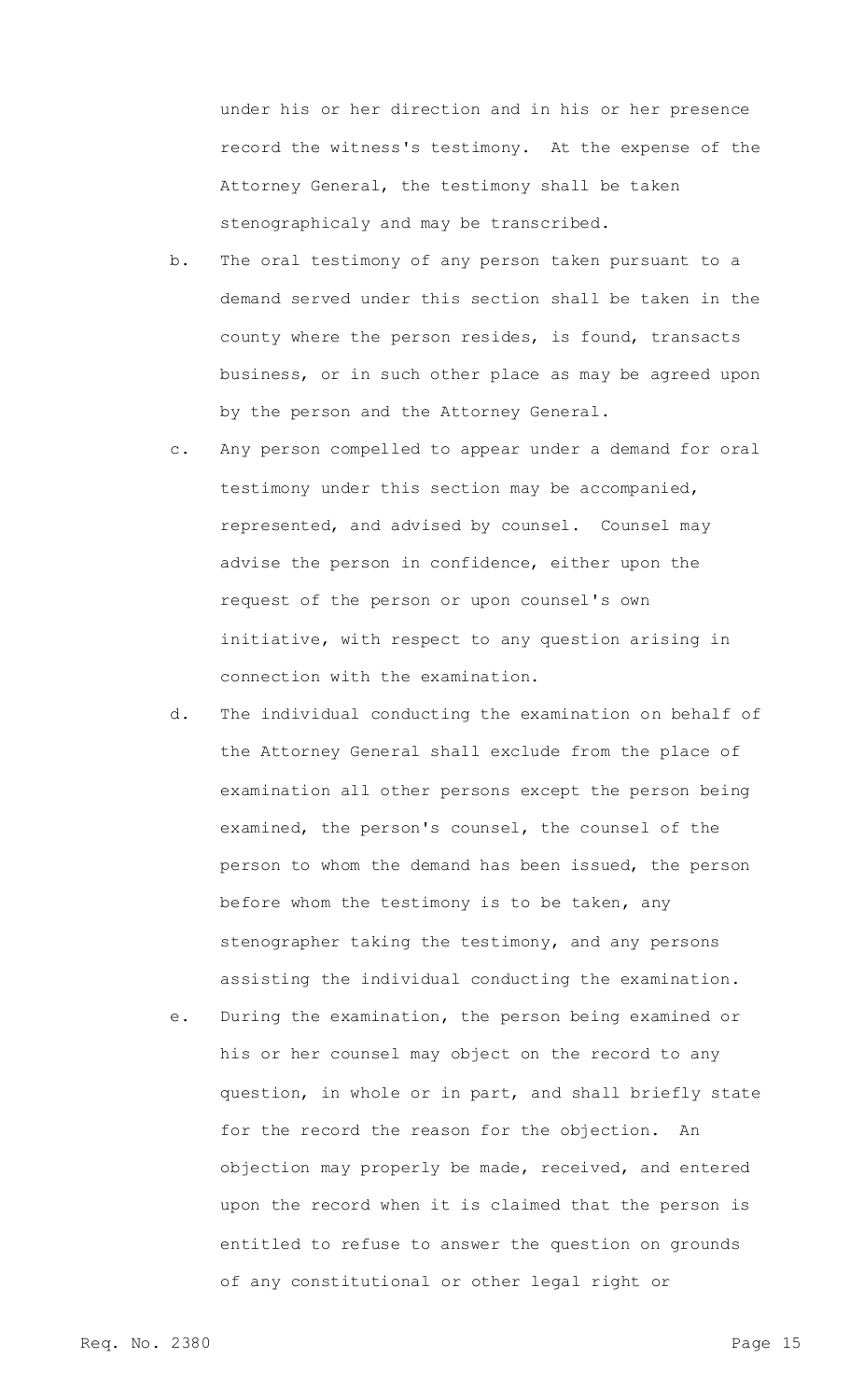privilege, including the privilege against selfincrimination. Neither such person nor his or her counsel shall otherwise object to or refuse to answer any question or interrupt the oral examination. If the person refuses to answer any question, the Attorney General may petition the district court in the county where the examination is being conducted for an order compelling the person to answer the question.

- f. If and when the testimony has been fully transcribed, the person before whom the testimony was taken shall promptly transmit the transcript of the testimony to the witness and a copy of the transcript to the Attorney General. The witness shall have a reasonable opportunity to examine the transcript and make any changes in form or substance accompanied by a statement of the reasons for the changes. The witness shall then sign and return the transcript, unless he or she is ill, cannot be found, refuses to sign, or in writing waives the signing. If the witness does not sign the transcript within fifteen (15) days of receiving it, the person before whom the testimony has been given shall sign it and state on the record the reason, if known, for the witness's failure to sign. The officer shall then certify on the transcript that the witness was duly sworn and that the transcript is a true record of the testimony given by the witness and promptly transmit a copy of the certified transcript to the Attorney General.
- g. Upon request, the attorney general shall furnish a copy of the certified transcript to the witness.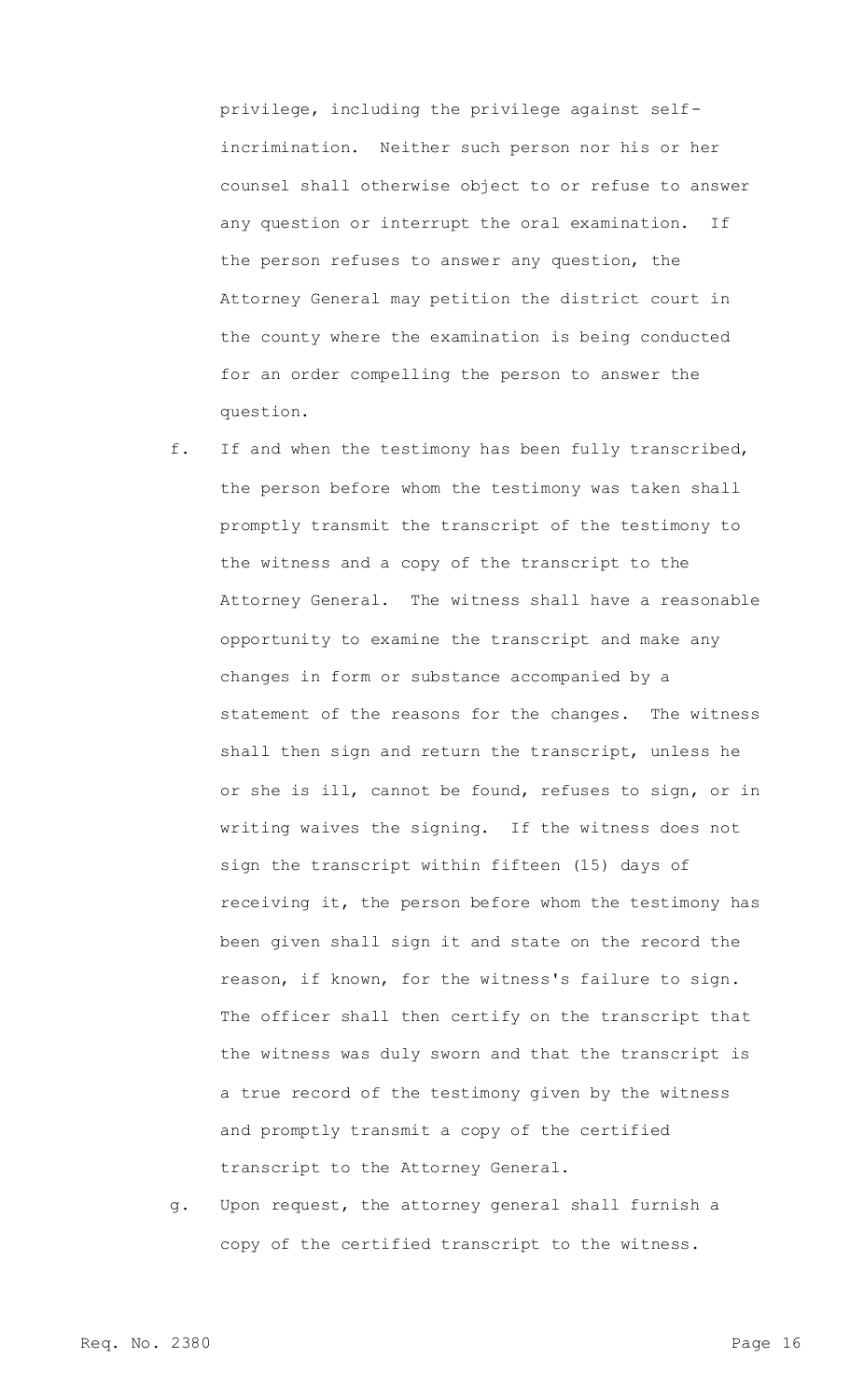h. The witness shall be entitled to the same fees and mileage that are paid to witnesses in the district courts of this state.

H. 1. Whenever any person fails to comply with any demand duly served on that person under this section, the Attorney General may file in the district court in the county in which the person resides, is found, or transacts business and serve on the person a petition for an order of the court for enforcement of this section. If the person transacts business in more than one county, the petition shall be filed in the county of the person's principal office or place of business in the state or in any other county as may be agreed upon by the person and the Attorney General.

2. Any person, who, with intent to avoid, evade, or prevent compliance in whole or part with a demand issued under this section, removes from any place, conceals, withholds, destroys, mutilates, alters, or by any other means falsifies any documentary material or otherwise provides inaccurate information is guilty of a misdemeanor and, upon conviction, shall be punished by a fine of not more than Five Thousand Dollars (\$5,000.00) or by confinement in the county jail for not more than one (1) year or by both such fine and imprisonment.

I. 1. Except as provided in this section or ordered by a court for good cause shown, no documentary material, answers to interrogatories, or transcripts of oral testimony, or copies or contents thereof, shall be available for examination or used by any person without the consent of the person who produced the material, answers, or testimony and, in the case of any product of discovery, of the person from whom the discovery was obtained.

2. The Attorney General may make available for inspection or prepare copies of documentary material, answers to interrogatories, or transcripts of oral testimony in his or her possession as he or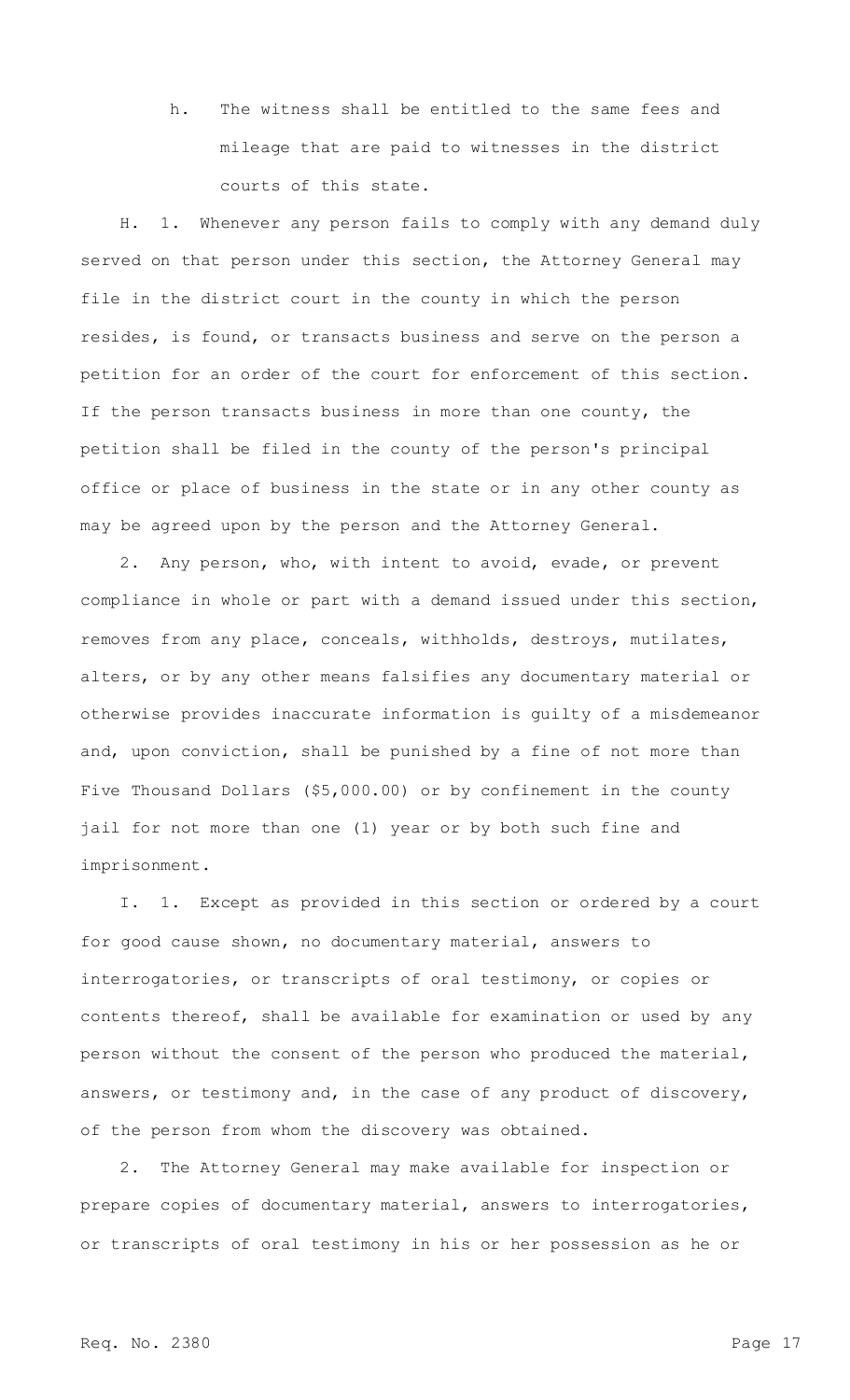she determines may be required by the state in the course of any investigation or a judicial proceeding in with the state is a party.

3. The Attorney General may make available for inspection or prepare copies of documentary material, answers to interrogatories, or transcripts of oral testimony in his or her possession as he or she determines may be required for official use by any officer of this state or of the United States charged with the enforcement of the laws of this state or the United States.

4. Upon request, the Attorney General shall make available copies of documentary material, answers to interrogatories, and transcripts of oral testimony for inspection by the person who produced the material or information and, in the case of a product of discovery, the person from whom the discovery was obtained or by any duly authorized representative of the person, including his or her counsel.

5. Not later than fifteen (15) days prior to disclosing any documentary material or answers to written interrogatories designated as containing trade secrets or confidential information under this subsection, the Attorney General shall notify the person who produced the material of the Attorney General's intent to make the disclosure. The person who produced the documentary material or answers to written interrogatories may petition a district court in any county of this state in which the person resides, does business, or maintains its principal office for a protective order limiting the terms under which the Attorney General may disclose the trade secrets or confidential information.

6. Upon written request, the Attorney General shall return documentary material produced under this section in connection with an antitrust investigation to the person who produced it whenever:

> a. any case or proceeding before any court arising out of the investigation has been completed, or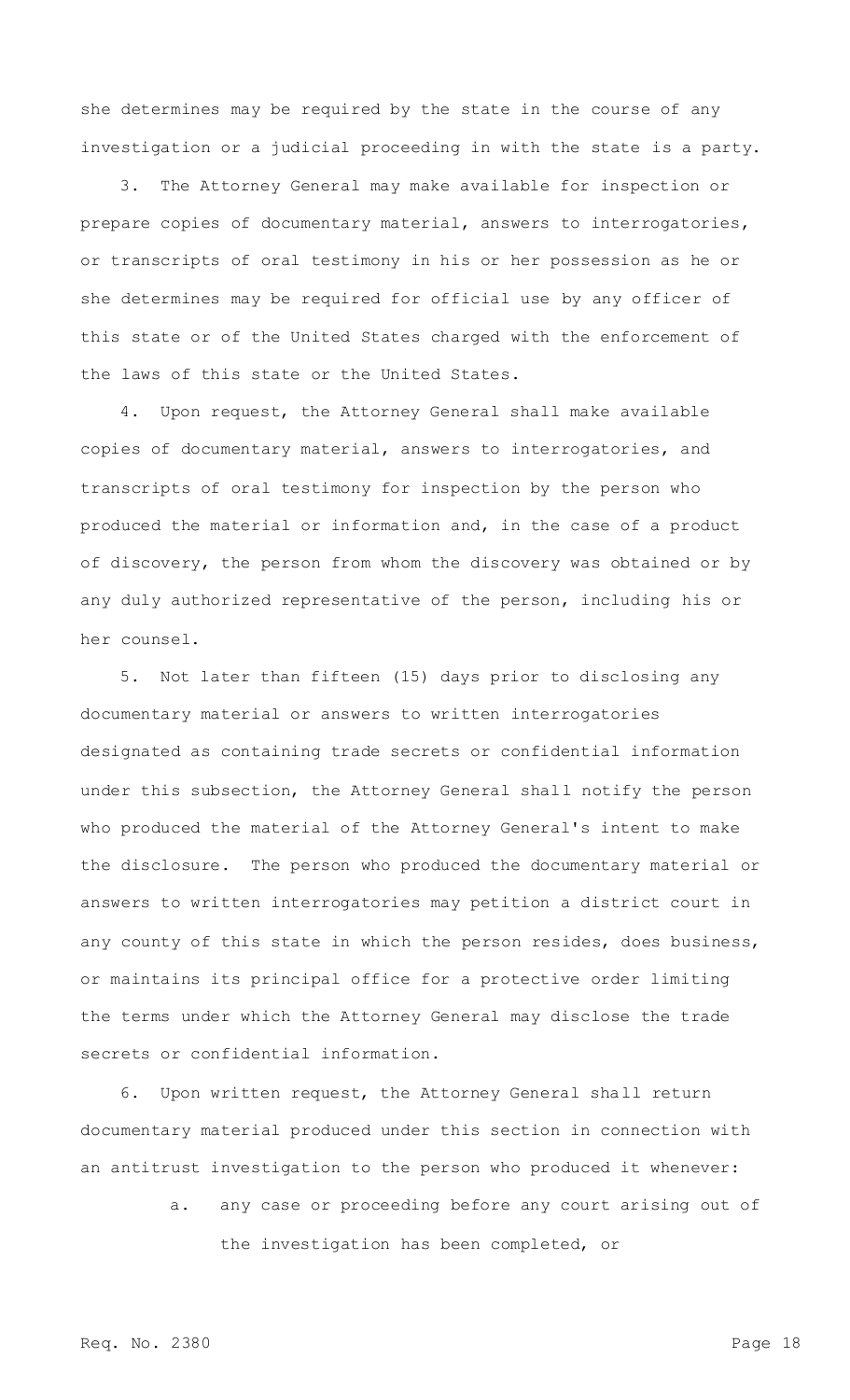b. the Attorney General has decided after completing an examination and analysis of the material not to institute any case or proceeding before a court in connection with the investigation.

J. Whenever any petition is filed in the district court in any county as provided for in this section, the court shall have jurisdiction to hear and determine the matter presented and to enter any order or orders required to implement the provisions of this section. Any final order shall be subject to appeal. Failure to comply with any final order entered by a court under this section is punishable by the court as a contempt of the order.

SECTION 12. AMENDATORY 17 O.S. 1991, Section 141, is amended to read as follows:

Section 141. In all cases where not otherwise provided by specific legislation, for actions arising under the Anti-Trust Laws Section 5 of this act, and prosecuted before the Corporation Commission, towit: Section 45, Article 9, Constitution of Oklahoma and Chapter 79, Sections 8220 - 8241, both inclusive, Revised Laws of Oklahoma, 1910, (Sections 529 - 551, both inclusive, Corporation Commission Laws, 1917), and Chapter 114, Session Laws, 1913 (Section 552 - 558, both inclusive, Corporation Commission laws, 1917), the same laws and rules as to of procedure, notice, and appeal shall apply as are prescribed for transportation and transmission companies in the Constitution of Oklahoma and other laws of the this state applicable thereto shall apply.

SECTION 13. REPEALER 79 O.S. 1991, Sections 1, 2, 3, 4, 5, 6, 7, 21, 22, 23, 24, 25, 26, 27, as amended by Section 591, Chapter 133, O.S.L. 1997, 28, 29, 30, 31, 32, 33, 34, 35, 36, 81, 82, 83, 84, 85, 86 and 87 (79 O.S. Supp. 1997, Section 27), are hereby repealed.

SECTION 14. This act shall become effective November 1, 1998.